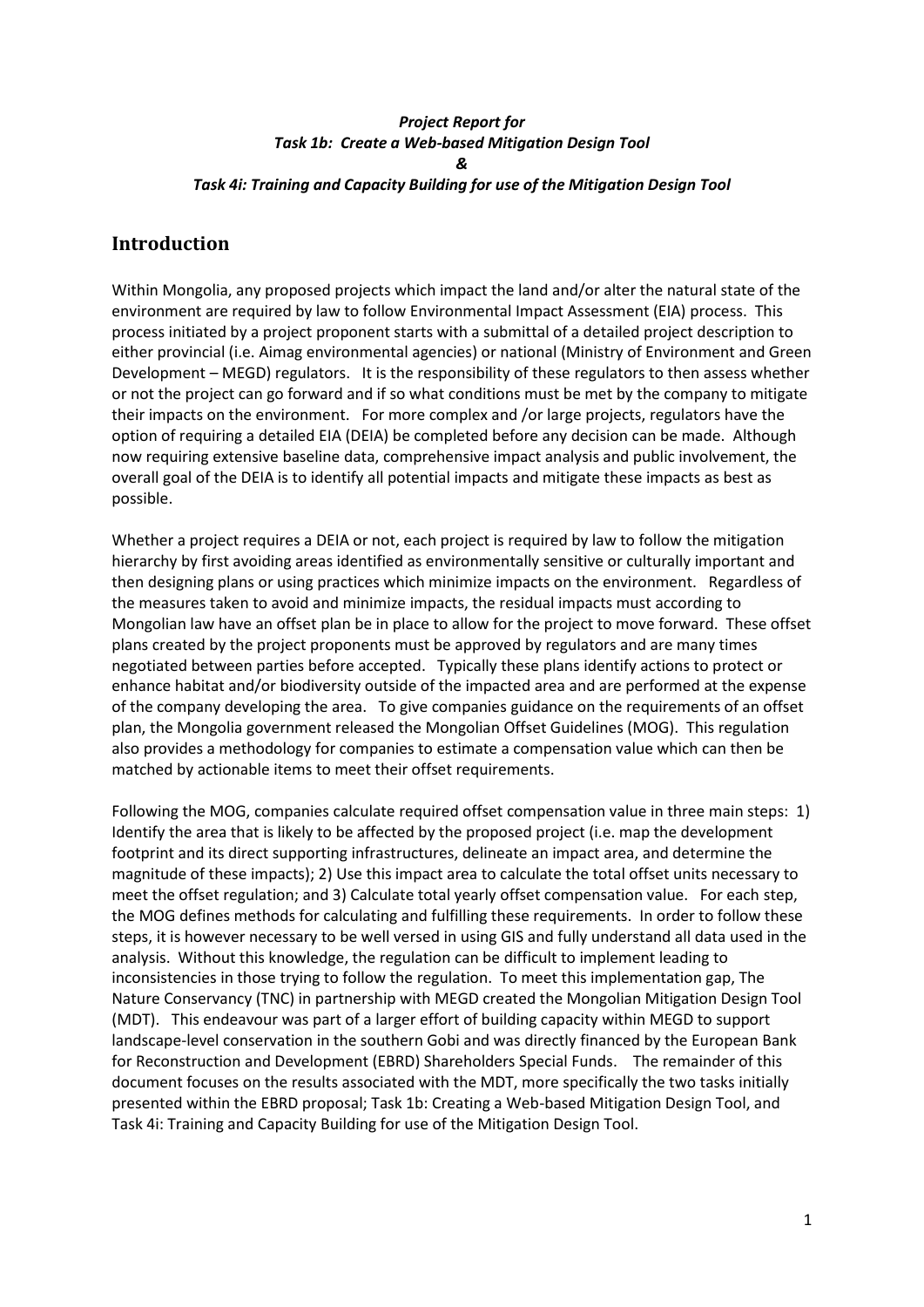## **Project Task Results**

#### **Task 1b: Creating a Web-based Mitigation Design Tool**

Within this grant, Task 1b required a web-based MDT application be built which supported offset decision making within the southern Gobi region of Mongolia. This tool had four main objectives; 1) help companies avoid areas restricted to development by Mongolia law, 2) minimize development occurring in environmentally sensitive areas as identified by the Gobi Ecoregional Assessment, 3) produce an offset compensation report which follows the MOG procedures, and 4) locate potential offset locations. This tool was then to be used as a prototype to be implemented across Mongolia.

Due to an apparent demand by companies, consultants, and regulators working across Mongolia for such a tool and the need to support those with limited Internet connectivity, TNC and MEGD leveraged economies of scale with other on-going projects and were able to create two versions of the MDT (i.e. MDT-Desktop and MDT-Web) to support of mitigation decision making throughout Mongolia. Both applications allow users to meet the original objectives of the MDT with very limited GIS skills and/or knowledge and produce consistent results regardless of which one is used. To provide detailed background information on the MOG requirements and explanation on the procedures used by these applications, the *GIS Protocols and Procedures for Compliance with the Mongolian Offset Regulation using the Mitigation Design Tool* (GIS\_PPC) document has been created and available for download in either English or Mongolian at th[e Mongolia Mitigation Design Tool](http://s3.amazonaws.com/DevByDesign-Web/MitDesignTool/index.html) [Web Portal](http://s3.amazonaws.com/DevByDesign-Web/MitDesignTool/index.html) (MMDT Web Portal). This web portal was built to support distribution of all documents and tools created in relation to the MDT efforts. This was not originally included in the initial EBRD proposal but became necessary due to logistics associated with distributing tools and data to users across all Mongolia. Specific documentation for each application both in English and Mongolian is also included or accessible with each version of the MDT.

#### *MDT - Desktop*

The MDT-Desktop (Fig. 1) has four main toolsets; Land Disturbance and Impact Tools, Offset Tools, Supplementary Avoidance Tools, and Update Tools. The *Land Disturbance and Impact Tools* assist users in following standards set such as projection and attribution for digitally creating within GIS land disturbances (LDs) data and then use these spatial data to create a project impact dataset. The *Offset Tools* use the project impact dataset to derive



an offset cost report and identify potential offset locations. The *Supplementary Avoidance Tools* allow users to relatively compare potential offset costs and development restrictions for either leases and or planned LDs. These avoidance tools give users a way to potentially minimize their offset costs by avoiding important landscapes and habitat within Mongolia and guide development away from those areas restricted by law to develoment. Finally the *Update Tools* help users stay current with the application database without having to reinstall the MDT application. Each tool is described in detail within the MDT - Desktop Help document. The tool and documentation can be downloaded at the [MMDT Web Portal.](http://s3.amazonaws.com/DevByDesign-Web/MitDesignTool/index.html) Users will download a zipfile containing the toolbox, scripts and data necessary run all the tools. For most tools to run, the MDT-Desktop not only requires ArcGIS 10.1 or higher versions but also the ESRI Spatial Analyst extension.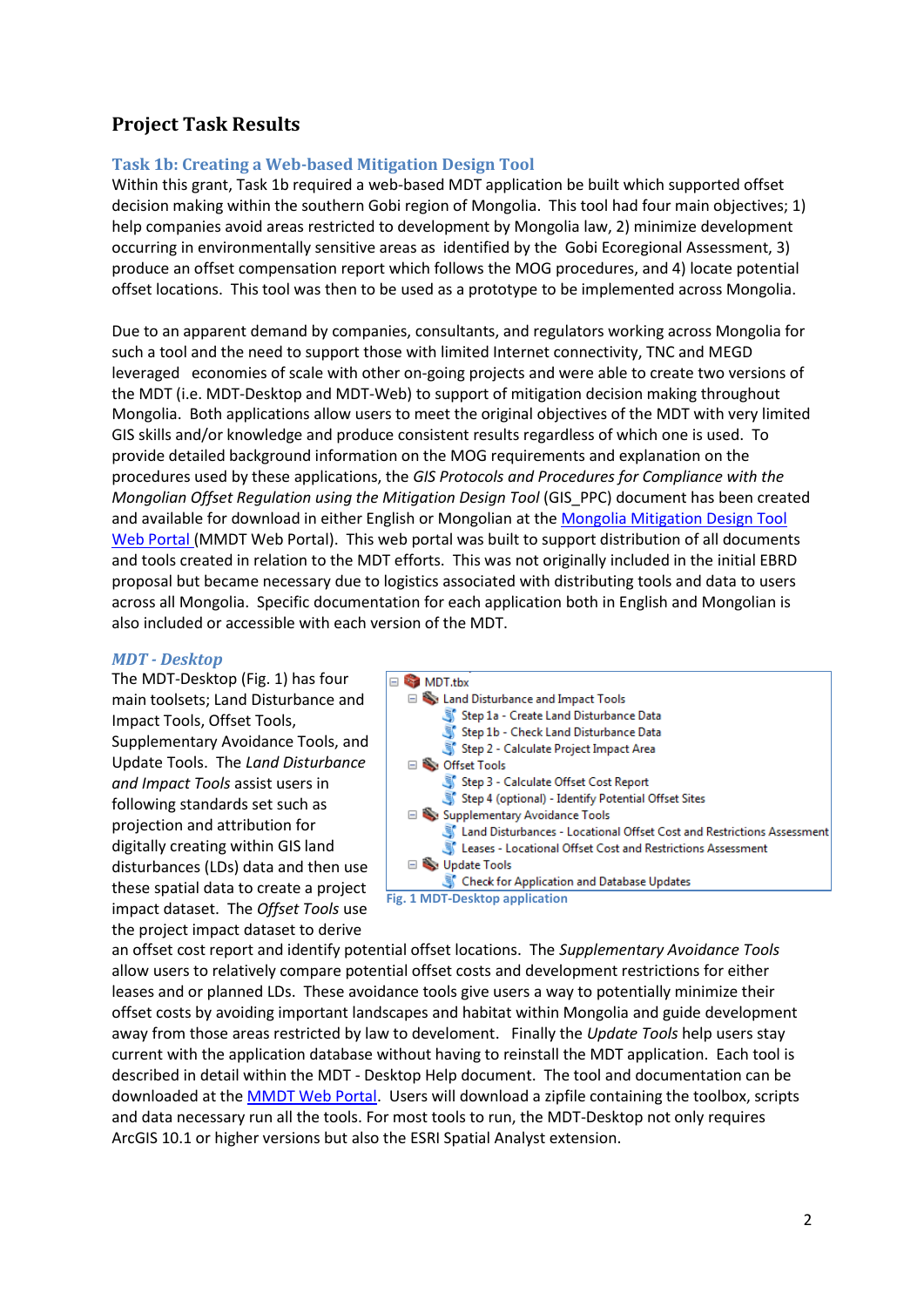#### *MDT - Web*

The web-based mitigation tool (Fig. 2) allows users via the Internet to produce data and reports necessary to comply fully with the MOG while at the same time apply mitigation principals. Users are required to create input data (i.e. land disturbances) in a shapefile format and upload these data to the application. Any available desktop mapping or design software can be used which allows for spatial data to be exported in a shapefile format. Once uploaded to the application, users have access to data necessary to first examine if their proposed development overlaps any restricted development areas. The user then is required to run a quality check on these uploaded data to insure the necessary attribute standards have been followed for all disturbances uploaded. If errors occur with attributing the application gives users the ability to fix these errors and re-assess the data, all within the web application. Once the uploaded LD data are certified as correct, then the user can compare land disturbances for potential ways to minimize offset costs and further avoid environmentally sensitive areas. Finally the user can submit the uploaded LD data to be processed by a remote TNC server with regards to the MOG. The web application in return emails users a zipped file containing a raster dataset representing the project impact area, an html file containing the MDT offset report, and all supporting shapefiles (i.e. offset site selections and input land disturbances). None of the data uploaded by the users is saved to the server except temporarily during the processing of data. A full description of the MDT-Web and how to use it is available within the MDT-Web Help documentation. The application and documentation can be found at http://s3.amazonaws.com/DevByDesign-Web/MappingAppsVer2/MDT\_Mongolia/index.html\_or also by going to the [MMDT Web Portal.](http://s3.amazonaws.com/DevByDesign-Web/MitDesignTool/index.html)



**Fig. 2 MDT-Web application**

## **Task 4i: Training and Capacity Building for use of the Mitigation Design Tool**

Training and capacity building in support of the MDT was accomplished in four ways: 1) documentation/tutorials, 2) presentations/demonstrations, 3) training, and 4) creation of th[e MMDT](http://s3.amazonaws.com/DevByDesign-Web/MitDesignTool/index.html)  [Web Portal.](http://s3.amazonaws.com/DevByDesign-Web/MitDesignTool/index.html)

#### *Documents*

The GIS PPC document, available for download in either English or Mongolian at the MMDT Web [Portal,](http://s3.amazonaws.com/DevByDesign-Web/MitDesignTool/index.html) provides all the background information and descriptions associated with following the MOG and how the outlined process steps were incorporated into the MDT applications. Additionally it has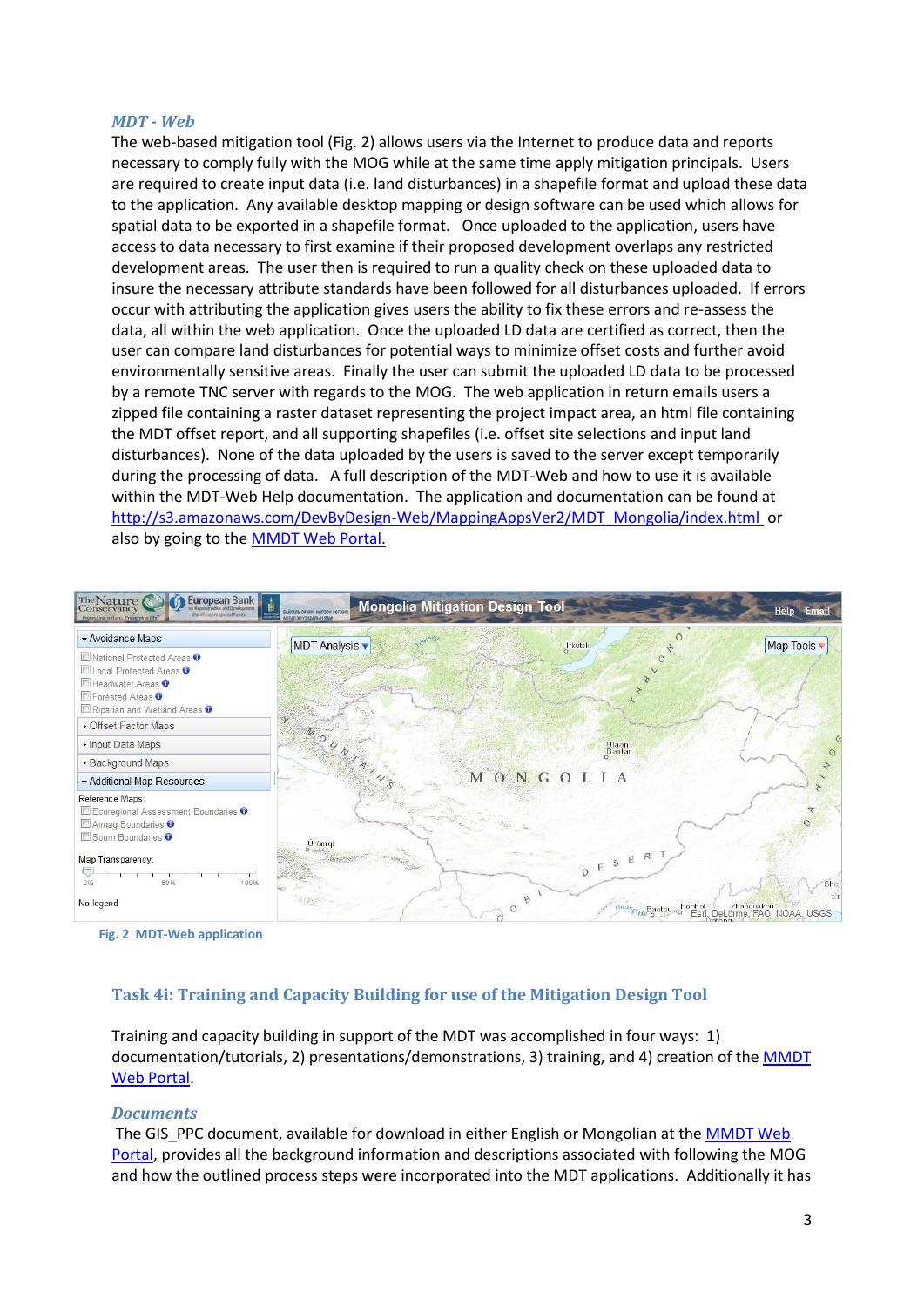two step-by-step tutorials for users to follow and understand how to apply either the MDT-Desktop or MDT-Web applications. These tutorials have associated spatial data which are used while the user learns how to use all of the tools available in each application. The MDT-Web tutorial guides users on applying QGIS, a free and open-source GIS, to create land disturbance data and then shows the user how to apply these data within the application. Since the MDT-Desktop is built upon ESRI's ArcGIS platform, this tutorial illustrates how to apply all tools within this environment. Other documents were created throughout this project (see Table 1) and provided either detailed help documentation on each tool or provided MEGD with the development plan prior to the application being built.

| <b>Document</b>                                 | <b>Document Description</b>                            |
|-------------------------------------------------|--------------------------------------------------------|
| <b>GIS Protocols and Procedures for</b>         | Provides all standards, data requirements, data        |
| Compliance with the Mongolian Offset            | descriptions and GIS methods used by both MDT          |
| Regulation using the Mitigation Design          | applications. Also provides tutorials for using either |
| Tool (GIS PPC).                                 | application (English & Mongolian version available).   |
| MDT - Desktop Help Documentation                | Full documentation for using MDT - Desktop application |
|                                                 | within ArcGIS (English & Mongolian version available)  |
| MDT - Web Help Documentation                    | Full documentation for using MDT - Web application     |
|                                                 | (English & Mongolian version available)                |
| Application Development Plan for MDT-           | Initial plan for development when creating Gobi only   |
| Desktop                                         | version of application (English only).                 |
| Application Development Plan for MDT-           | Initial plan for development when creating Gobi only   |
| Web                                             | version of application (English only).                 |
| MDT - Locational Offset Database<br>Development | All procedures used in creating the Locational Offset  |
|                                                 | Database. Also placed as an Appendix within the        |
|                                                 | GIS PPC document (English only).                       |

Table 1. Capacity building documents produced for MDT with brief descriptions.

## *Presentations and Demonstrations*

Several presentations and demonstrations were done over the course of this project in order to solicit feedback from potential users and provide users with guidance on applying the applications(see Table 1). Feedback from these presentations provided TNC with guidance throughout the development of the project and influenced the decision to further expand the MDT to support all of Mongolia. Presentations were given to all parties having a use for these applications, i.e. companies, consultants and regulators.

| Presentation                 | Date       | Audience                                          |
|------------------------------|------------|---------------------------------------------------|
| <b>EBRD Project Planning</b> | Dec. 2014  | TNC, EBRD, MEGD                                   |
| <b>MDT Update</b>            | Sept. 2015 | <b>MEGD Managers</b>                              |
| <b>MDT Update</b>            | Dev.2015   | <b>EIA</b> companies                              |
| <b>MDT Update</b>            | Jan. 2016  | <b>MEGD Managers and</b><br>Provincial regulators |
| <b>MDT Update</b>            | Mar. 2016  | <b>MEGD Managers and</b><br>Provincial regulators |
| <b>MDT Update</b>            | Apr.2016   | Omnogobi, Dornogobi-<br>provincial regulators     |

Table 2. Presentations given associated with MDT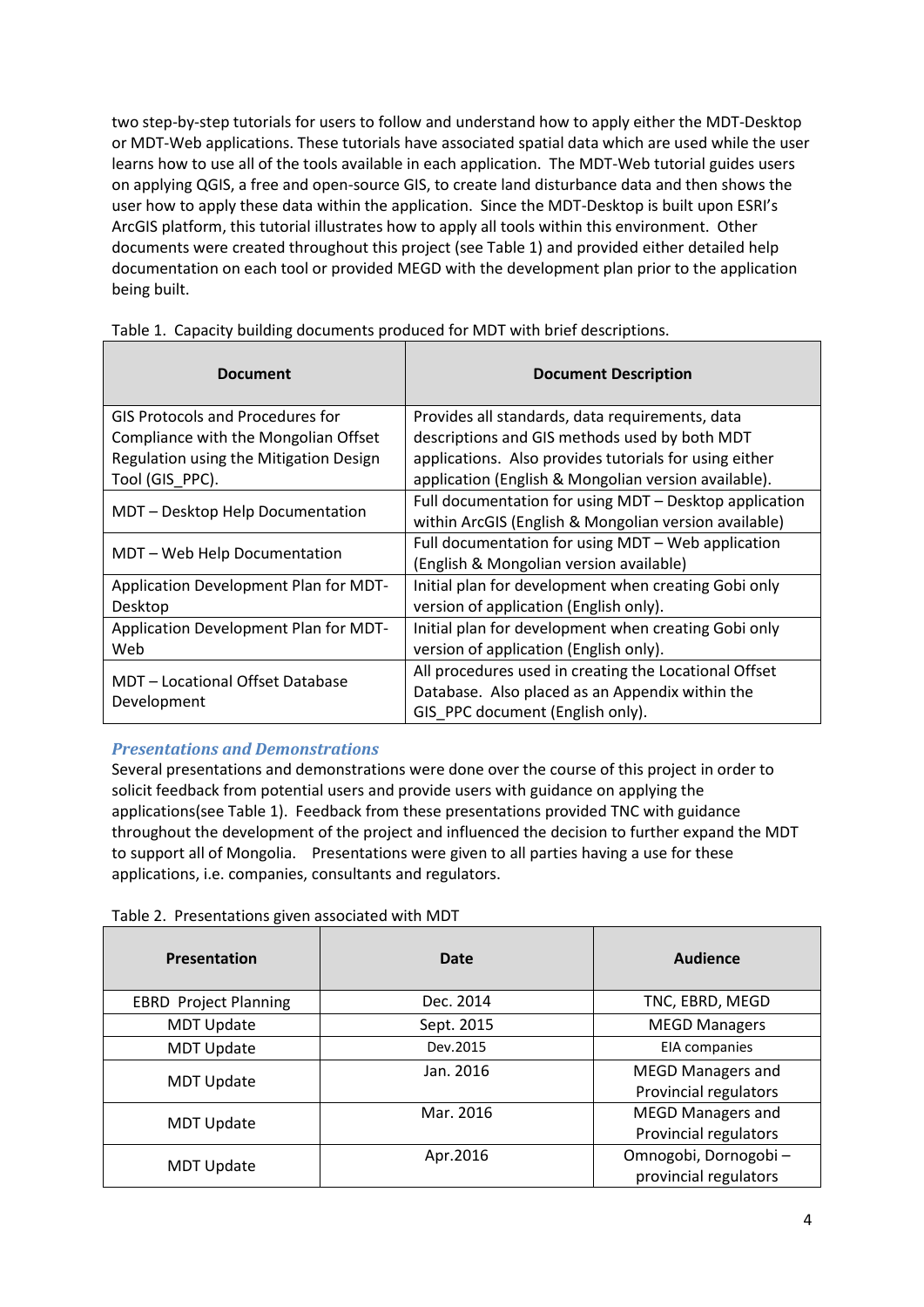#### *Training*

Originally training identified for this effort was only scheduled to occur only at the end of the project. Due however to expanding both the supporting computing environment (i.e. desktop and web) and geography (i.e. Mongolia-wide), it was necessary to hold training during and at the end of the project. Overall four one-day trainings were held with one session being in Sept 2015 and the other in March 2016 (Table 3). The first training session done in Sept 2015 focused on providing background regarding the GIS methods and procedures being employed by the MDT applications. The second training done March 2016 focused more on the use of both applications and gave users an opportunity to work with TNC staff to specifically apply the tool for specific development plans they are working on. All trainings occurred at the Mongolia National University GIS lab and were interactive by providing students with lectures and exercises. All training materials were provided to students digitally via individual USB drives given to students at the training. This allowed for those being trained to share their information with others and further expand the knowledge of the applications. Detailed descriptions of these trainings and a listing of participants can be found in the two training reports produced for each training sessions.

| <b>Training Date</b> | <b>Trainees</b>                                       |
|----------------------|-------------------------------------------------------|
| September 8, 2015    | Federal and Provincial Government Regulators and NGOs |
| September 9, 2015    | <b>EIA Consultants and Mining Companies</b>           |
| March 30, 2016       | Federal and Provincial Government Regulators          |
| March 31, 2016       | <b>EIA Consultants and Mining Companies</b>           |

Table 3. MDT Training provided by TNC

## *Mongolia Mitigation Design Tool Web Portal*

Finally th[e MMDT Web Portal](http://s3.amazonaws.com/DevByDesign-Web/MitDesignTool/index.html) was developed to aid TNC in distributing all information, data and applications produced by this effort (Fig. 3). This website requires users to register in order to download the MDT-Desktop application or any associated data with these applications. Additionally all documents and presentation created for the MDT project are found on this site and available for access. It also provides http or email links to all involved in the effort. Future updates and releases of the applications and/or data will be hosted here and provide MDT users with access to the most recent version available.